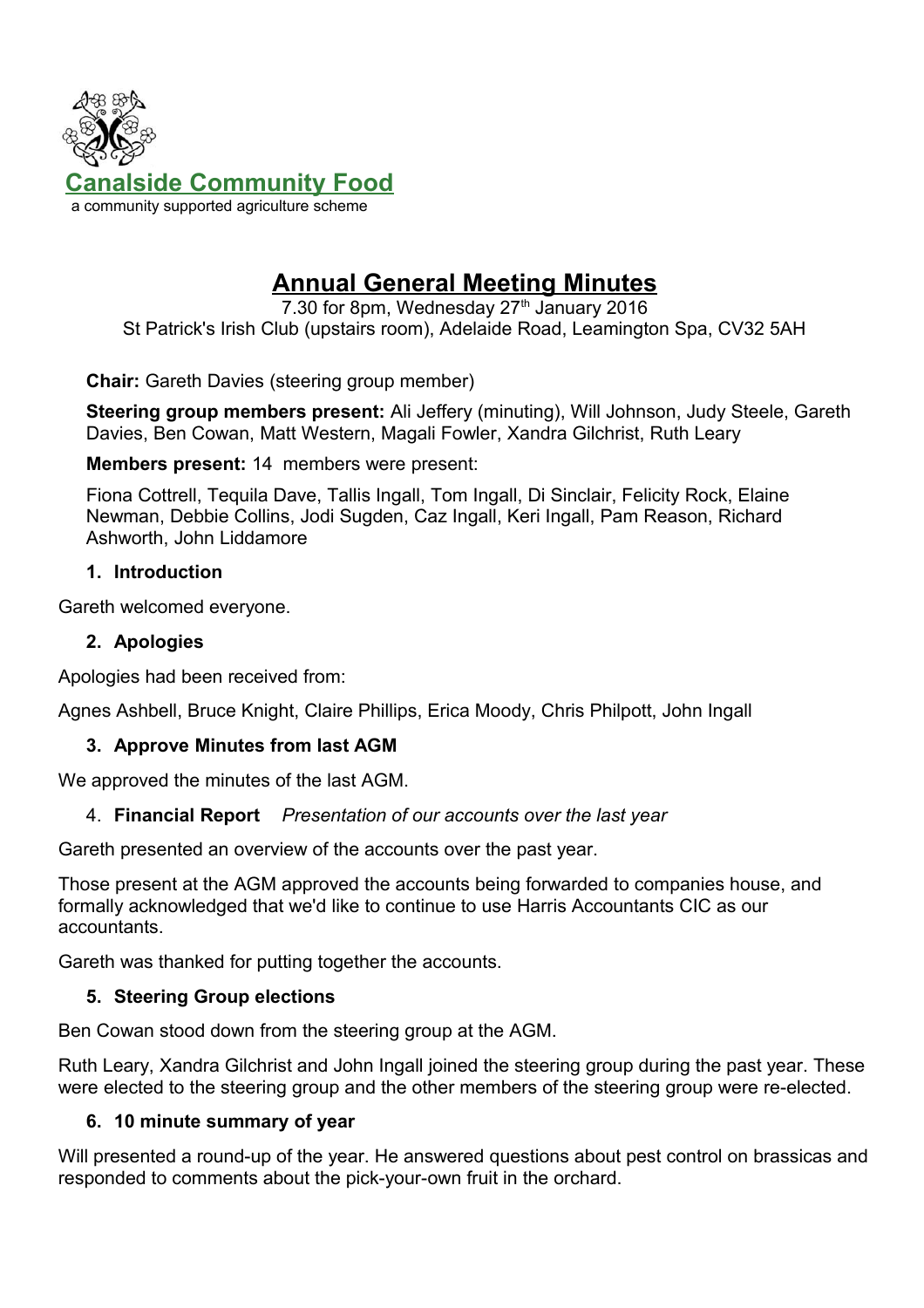## **7. 'Back of an envelope'**

Canalside kind of did start from the back of an envelope. Judy presented a brief trip down memory lane to show how Canalside started. We watched a poem about circular economies by Pangaea Poetry.

### **8. Introduction to discussion – summary of the questionnaire**

Gareth presented the word clouds he created to show the responses to the questionnaire which we carried out in December.

People had more to say about what they like / want more of than what they didn't like, and the diversity help to balance the rotation and insure against possible poor harvests.

There were lots of events suggested – we're a limited number as the steering group, so Gareth encouraged people to organise things they want to happen, by liaising to check dates and for us to communicate them to members.

#### 9. **Discussion –** *An opportunity for Members to air any views/comments/suggestions*

Those present suggested a number of ways to engage members and get new people coming to the farm:

Events - Fliers, advertise in Gaia, visual things in the collection space,

Felicity – willing to stand in collection space to talk to people about what is coming up.

Children's birthday parties – engaging people in a different way.

Natural England – moth breakfasts

Dawn chorus

Theatre like Mikron

Could the AGM become a summer event, or could there be a formal AGM and separately have an event in the summer?

Say hello to someone new each time we went in collection space

Buddy new members up with an existing member.

Visual display of members – photos, when joined etc.

Thank you for driving carefully sign now blocks the view to the left – Ali to follow up.

#### **Land purchase**

We're exploring the possibility of buying the land. Want to air the question now – how do people feel about that? How will that change their attitude to the farm?

The current veg growing fields, with access through Tallis Wood.

Q. Why is it a good idea?

A. We would be a more independent organisation and a better example of what we do – to produce food and be more buffered from external forces. We'd have greater security in the future by owning the land. We don't know what might happen in the future. We'd probably set up a community land trust which buys the land and rents it to Canalside.

Q. How could we fund it?